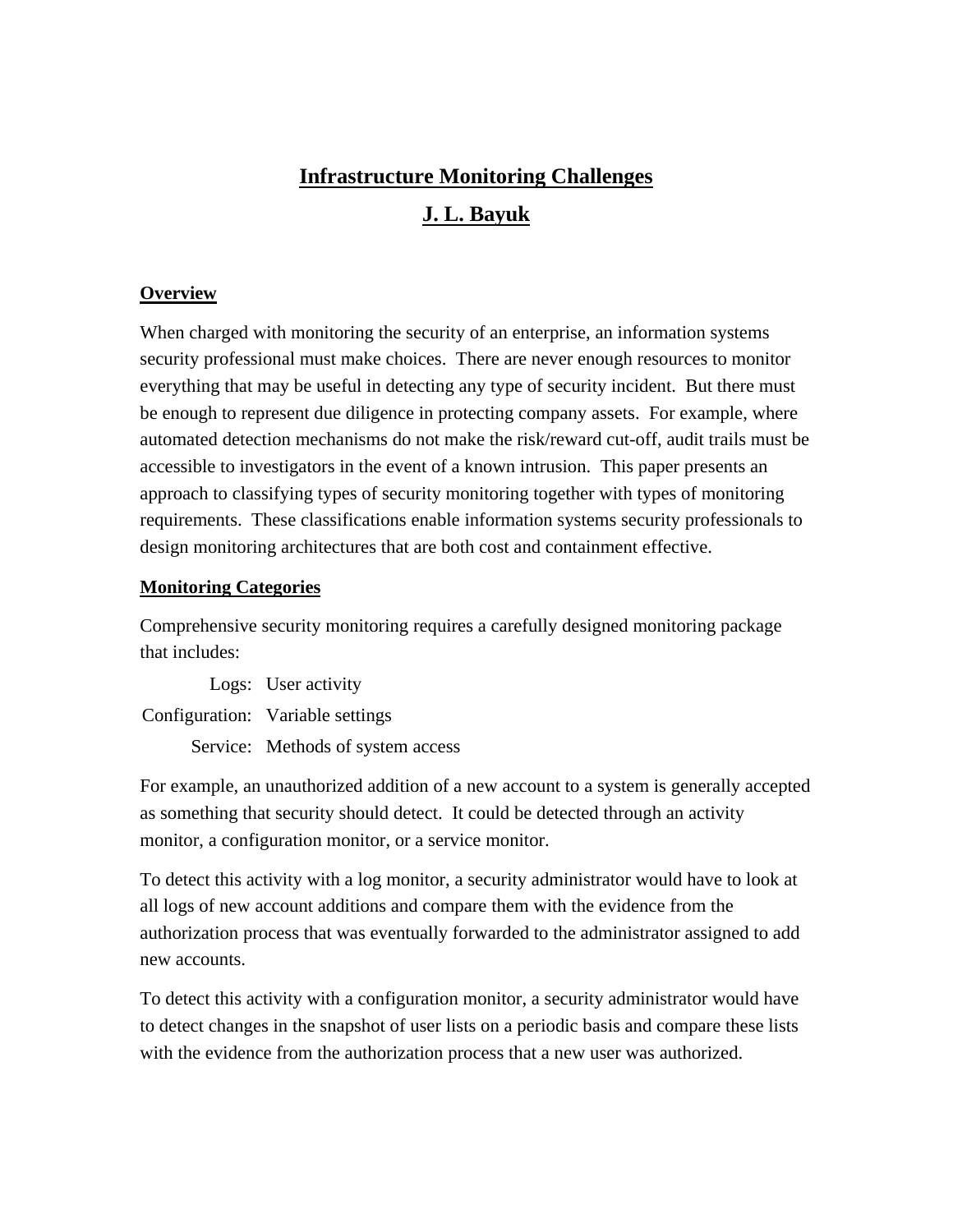To detect this activity with a service monitor, a security administrator would have to try to gain access to the systems using names of users who are not authorized to use the system.

All three categories of monitoring may be necessary to assure the security of a given information system. Within each category there are choices of type. Within each choice of type there are choices in granularity.

## *Logs*

Logs are the most common form of security monitoring. Almost all access control mechanisms provide some level of logging to see that the access control mechanism at work. These logs can be used to track the activity of users on a system or network.

Security products invariably supply detailed logs of unauthorized access attempts. Failed access attempt logs are usually configurable with levels from "none" to "debug." Setting such a flag to "none" will provide no logs and "debug" will provide the entry and exit for every subroutine in the vendor's code. There will always be some activity in these logs as users forget their passwords or automated processes randomly fling themselves at them. As any intrusion detection literature will describe, one may use this "normal" or "baseline" activity to establish a pattern. Deviations from that pattern may then indicate an attempt to break the access control. It is commonly experienced that the deviation is a system administrator rather than an intruder. Human analysis must always accompany a response to incidents reported by these logs.

Failed attempt logs alone are not sufficient to monitor user activity. If an intruder breaches security, these types of logs are not helpful in establishing what access control mechanisms the intruder succeeded in breaking. Access control logs may also provide details of authorized access, with date and timestamps. However, this ability must not be taken for granted. Logging of authorized access attempts is not always a product feature, even in products that provide access control. If it is, it must be used judiciously. A system that must be protected is often a system that has many users performing many job functions. Logs of their authorized activities can easily fill all available disk space.

# *Configuration*

Configuration monitoring is keeping track of what security prevention mechanisms are supposed to do and seeing that the tools chosen to enforce them are configured accordingly. This task is not trivial. Very rarely is a significant expenditure in security technology not accompanied by a significant effort in choosing the security tool that provides the richest set of security features to protect the targeted environment. But once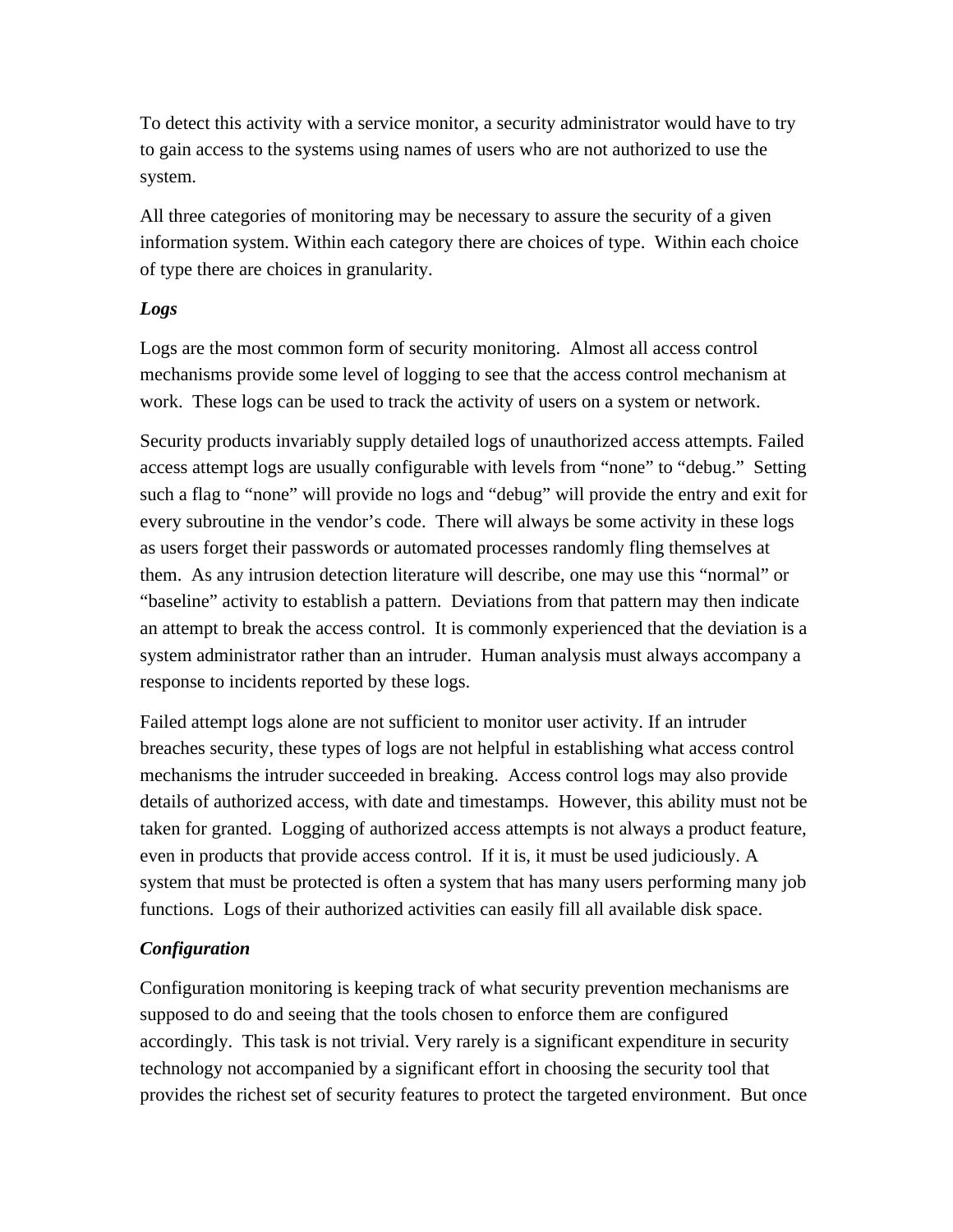it is decided that those features will be used, the product must be installed and configured accordingly. And if that initial configuration changes, there go the desired security access controls. Even if configuration changes are recorded in a security log, their impact on the log itself may not be obvious to log monitors. Hence, monitoring the configuration per se (in and of itself) is key to an effective incident detection mechanism. The first thing a burglar will do is disable the alarm.

The configuration monitor depends on a snapshot that allows a security administrator to prescribe allowable sets of values for specific sets of configuration parameters and to flag exceptions. Files to be guarded by a configuration monitor include any and all vendorprovided configuration files that set the user-selectable options available upon installation. If this data is kept in a non-readable format, a periodic database query may be used to determine whether the information has been modified. If your system is not vendor supported, and you are unable to determine where the configuration parameters are stored, take a snap shot of the entire vendor installation with a modification detection tool (e.g. Tripwire), change a parameter, then run the tool again to identify what impact the change had on the file system.

There is no limit to the amount of information that may be included in a configuration parameter, but a good cut-off is at the point where the security administrator can easily distinguish between authorized and unauthorized changes to the configuration. Some configuration parameters are fairly static while others must necessarily change with system operation.

Static configuration parameters include automated startup and shutdown scripts, operating systems configurations. They include any configuration that, if changed, may allow a user to bypass the security product. Actual lists of users, or user adds and deletes, could also be included in configuration monitoring, but these only makes sense if the monitor can distinguish between authorized and unauthorized additions to the list. For example, security mechanisms designed for large sets of users will have two levels of user administration: administering users and administering administrators. In addition to lists of authorized users, there will be lists of authorized administrators. In some cases, it may make more sense to monitor the list of administrators and the templates for creating new users than to monitor than actual user profiles.

#### *Service*

Lab tests on security products are usually designed to test whether access control mechanisms deny access to all except specifically authorized services. A test will configure a product to disallow a set of services, then try to 'break' the product to see if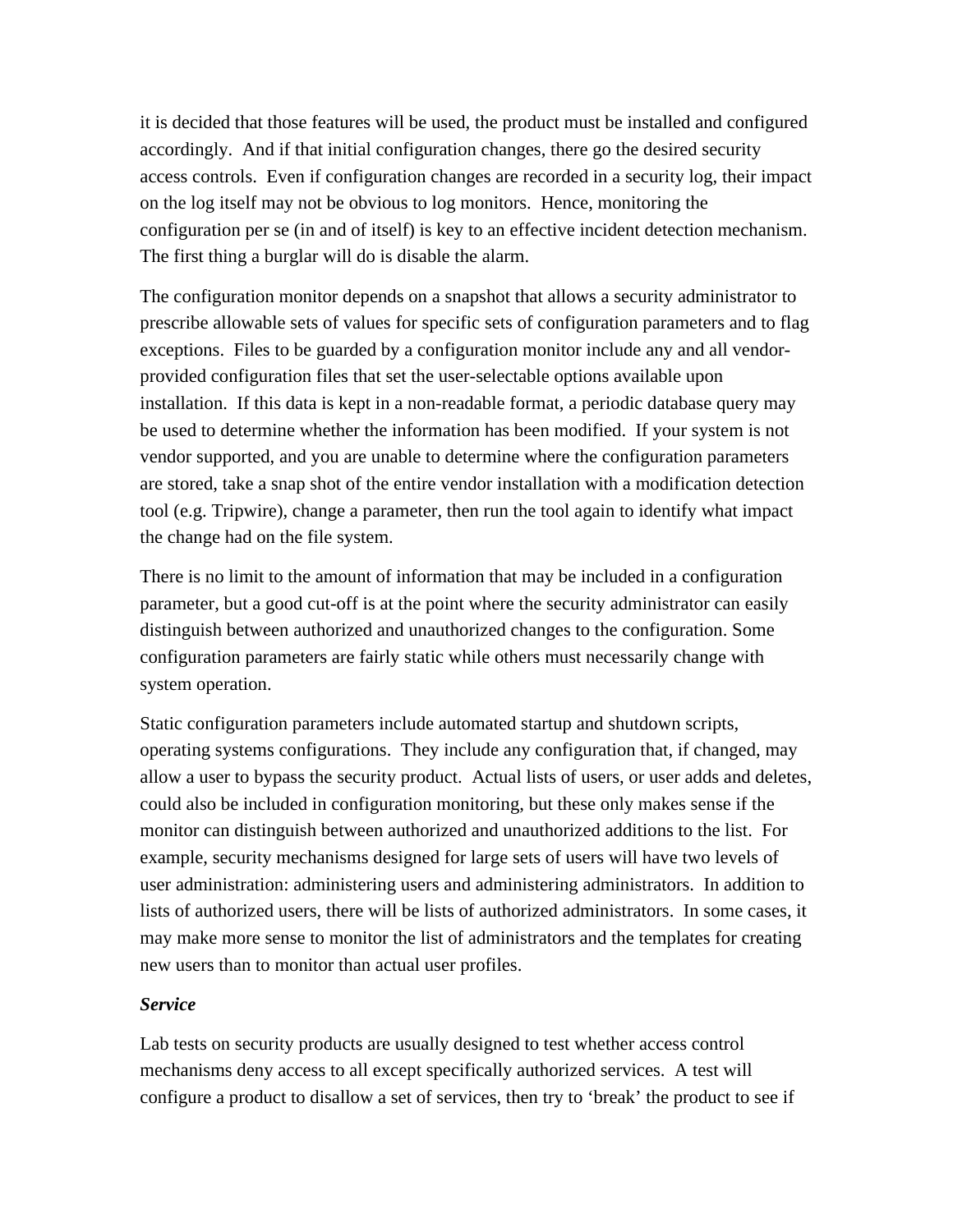the services can be accessed despite the best efforts of the vendor to keep them out. We refer to such testing as service testing. Though service testing is almost always performed in a product selection process, once a product has been 'lab certified' to perform denial of unauthorized access, that ability is often left unchallenged in the production environment.

However, there are sometimes global switches in product or backdoors in architectures that let unauthorized services slip through. These switches and backdoors are often provided by the vendor consultants once a product is in operation. An administrator will find it hard to perform a certain task and will receive advice that setting a global parameter will enable the task. Unfortunately, even in the most robust of products, security holes may surface in operation due to changes in the technology of a subsystem or changes in the environment. Hence, service monitoring is essential to a well-protected environment.

#### **Monitoring Requirements**

Most companies will set minimum levels of security requirements that include monitoring. These are usually documented in policies and procedures. They are designed to ensure that the company can claim to be at "Industry standard" levels of security implementation. Yet rarely are they followed to the letter for every system in the company that falls under their jurisdiction. Some are peppered with vague language that allows for interpretation "based on the level of system risk," or exceptions for "test" or "non-production" systems. Practical considerations often override security requirements, and exceptions are easily granted. Some requirements are just ruled not to apply to a given environment.

#### *Obligatory*

However, where security standards do exist at the obligatory level, they owe their implementation to the fact that ease of administration of multiple systems demands that administrators configure similar systems in similar ways. Large-scale systems and network administration tools may be in use for all systems and hence provide security monitoring for even non-critical systems. The level of security requirements that we call "obligatory" are those that get implemented in every system from shear ease of administration. They may be designed to preserve integrity and accountability rather than security, but they have beneficial side benefits for security investigation.

Obligatory security requirements reflect the habits and administration tools of a company's administration team. They often include failed logging attempts. In companies that have time-shared systems, they include success logs and accounting logs.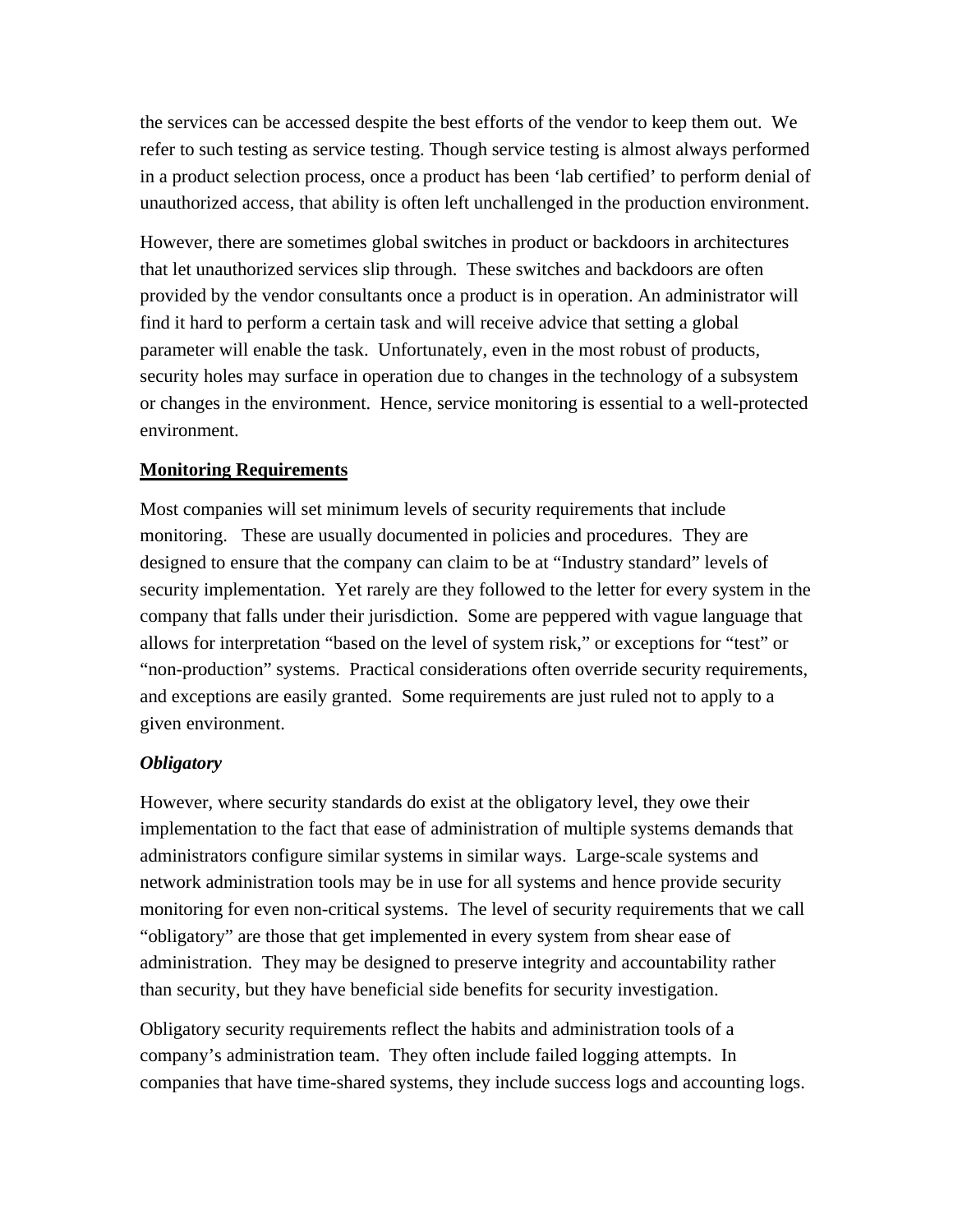But rarely is configuration monitoring or service monitoring part of a company's baseline level of security monitoring requirements.

## *Nominal*

As in the obligatory monitoring done for all systems, nominal monitoring requirements rely on the assumption that the configuration of the system upon install remains in place. But there is greater awareness of the types of user activity that may corrupt that configuration. In addition to failed user attempts, logs of administrative activity may be monitored. Written security policies are followed with minor exceptions, though they are interpreted in the loosest way possible to justify wide latitude given to administrators to decide what level of monitoring is appropriate for their unique systems.

For example, requirements for monitoring adds and deletes of user accounts in a nominal monitoring process will apply to operating system users, but not to web server administrators. Or requirements for monitoring configuration changes will apply to the operating system, but not to third party applications.

A system that is nominally monitored will maintain most if not all logs an investigator would need to trace actions following a security event. They just will not be easy to gather or interpret. It may sometimes be difficult to pinpoint activity to a single user. For example, it may be possible to tell that a given system configuration file was changed between the time of the previous night's backup and the time of the incident. But the person using this ID may only be identified as one of four users who were logged in at the time.

# *Standard*

Standard monitoring comes with the recognition that security monitoring efforts must be designed to facilitate after-the-fact judgements concerning accountability. Advice on legal and regulatory compliance is sought. Security standards are interpreted to the letter, and frequently the policy author may be called upon to clarify the intention of a monitoring requirement. Standard security monitoring demands and independent audit trail, and thus introduces the requirement for a separate group to provide segregation of duties in the configuration and monitoring processes. The use of administrative accounts will be thoroughly monitored.

But of course it is evident that simply looking at scattered logs from a few thousand systems could not qualify as due diligence in monitoring. Thus standard monitoring requirements often call for automated identification of potential security incidents. Economies of scale may require that automated processes filter logs to preserve only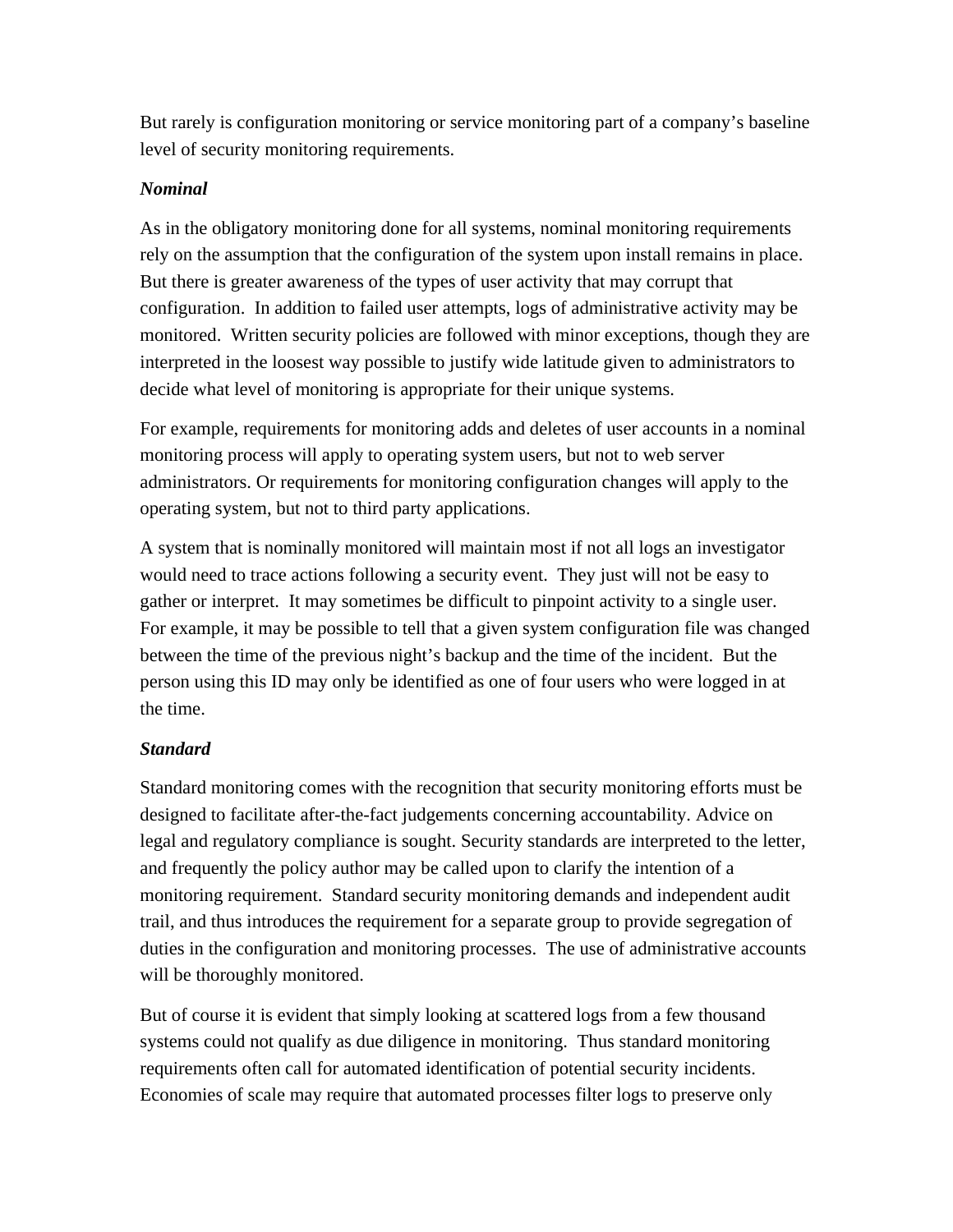security-relevant information so it is easily retrievable in the event an investigation is required. Actual logs are only consulted in the event that an incident detection necessitates an investigation. Automated security detection mechanisms do not inherently provide accountability for file system changes, but they make it possible for security administrators to react faster and thus narrow the potential suspects.

## *Critical*

In every company, there are higher criteria set for protection of the 'crown jewels.' These are company assets vulnerable to computer system misuse. All sorts of checks and balances are built into application software to narrow the risk of system abuse, so monitoring the integrity of the application is the paramount activity in a critical security monitoring requirements. This of course includes standard monitoring requirements at the operating system level. In addition, it contains the configuration of the application, its inputs, and outputs.

The application monitoring requirement may introduce a process that goes beyond the company security policy. Application software must be included in both log and configuration security monitoring. This complicates the automated processes used to detect tampering because it introduces application idiosyncrasies such as generic application users and proprietary log file formats. In addition, preservation of application integrity may introduce new legal or regulatory requirements. For example, the requirement to detect security incidents within the given minimum time interval for backing out of a transaction.

#### **Monitoring Alternatives**

In the previous sections, we have been careful not to make judgements concerning what types of monitoring requirements apply to what systems. We have also been careful not to mix discussion of monitoring categories with monitoring requirements. Monitoring categories are tools that are available to meet requirements. Requirements should not be about monitoring categories, but about necessary detection capabilities.

Bearing this distinction in mind, and considering that no one has resources to fulfill critical monitoring requirements for all company-owned systems, the objective is to identify the minimum level of infrastructure monitoring that may be applied in what combinations to fulfill different types of monitoring requirements.

The systems monitored must be viewed from an environmental perspective and decisions must be made on whether to monitor some types of activities at a firewall or proxy level, while other kinds at a system or database level. The monitoring function may be split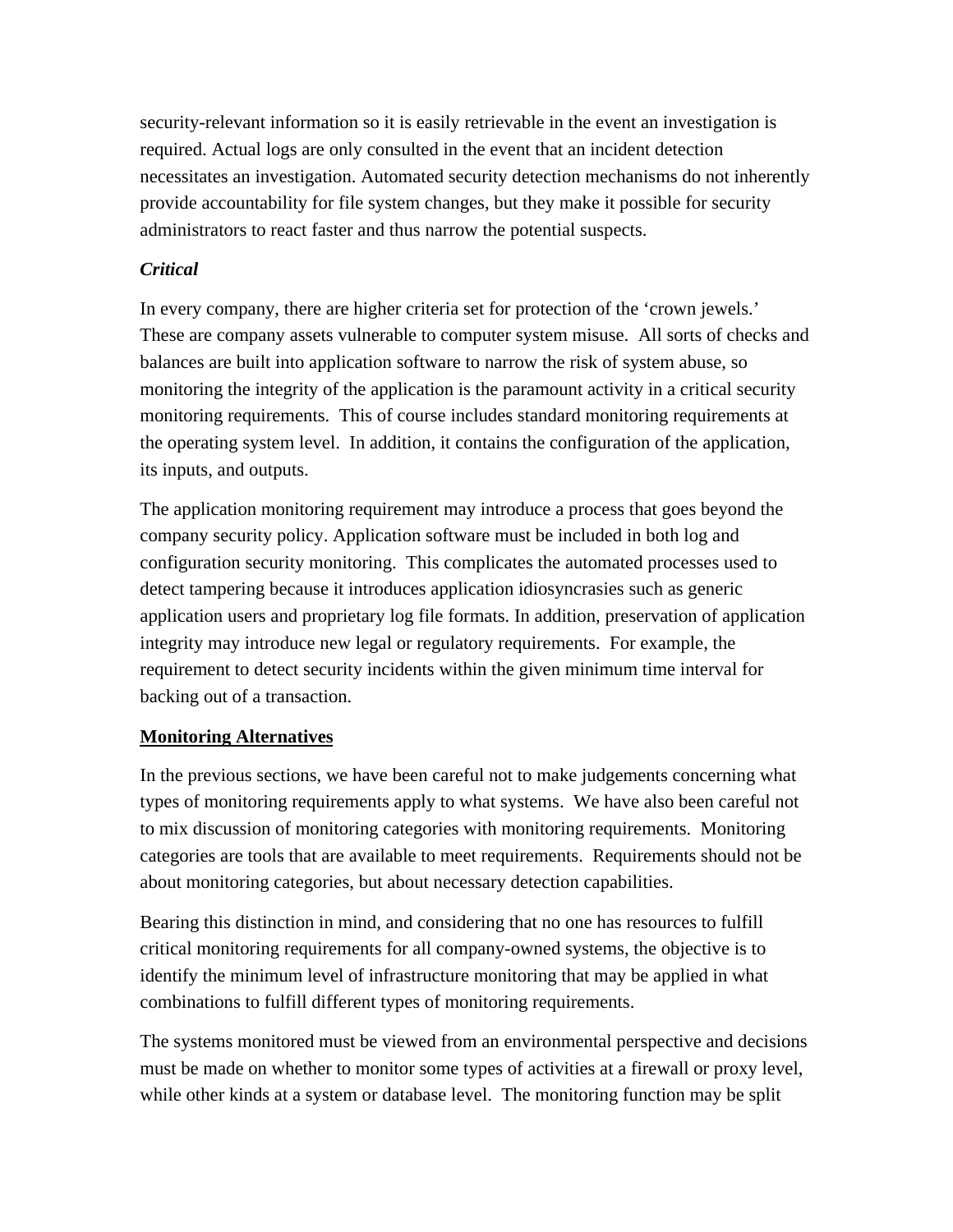among groups who are best able to detect different types of events. For example, an application administrative group may be responsible for fraud detection while a network administrative group may be responsible for network denial of service attack detection.

In the matrix below, the row headings identify monitoring categories available as tools for various administrative groups. The columns headings are system monitoring requirements. The cells in the intersection of the rows and columns identify the sets of administrative groups who, as part of their normal job function, may incorporate aspects of security monitoring identified in row headings that would meet the requirements in the column headings.

|                             | <b>Monitoring Requirements:</b>                                        |                                                     |                                              |                                  |
|-----------------------------|------------------------------------------------------------------------|-----------------------------------------------------|----------------------------------------------|----------------------------------|
| <b>Monitoring Category:</b> | Critical                                                               | Standard                                            | Nominal                                      | Obligatory                       |
| Configuration               | System,<br>Network,<br>Security, $\&$<br>Application<br>Administrators | System $&$<br>Security<br>Administrators            | System<br>Administrators                     | System<br>Administrators         |
| Log                         | System,<br>Network,<br>Security, &<br>Application<br>Administrators    | System,<br>Network, &<br>Security<br>Administrators | System &<br><b>Network</b><br>Administrators | <b>Network</b><br>Administrators |
| Service                     | Network &<br>Security<br>Administrators                                | <b>Network</b><br>Administrators                    | None                                         | None                             |

Detailed analysis of each system environment is required to make informed trade-offs concerning each monitoring type and requirements combination. So here we will be content to provide scenarios that illustrate the monitoring processes available to meet each level of security monitoring requirement.

Where you have obligatory security monitoring requirements, security monitoring may be left to system and network administrators. Whatever checks they automatically establish to measure system integrity may also lead them to identify a security incident. The obligatory monitoring is achieved because system administrators need to check the configuration often enough to maintain service. Hacking attempts may be identified via network intrusion detection logs, which exist for the entire enterprise. The combination of the activities is enough to fulfill obligatory security requirements.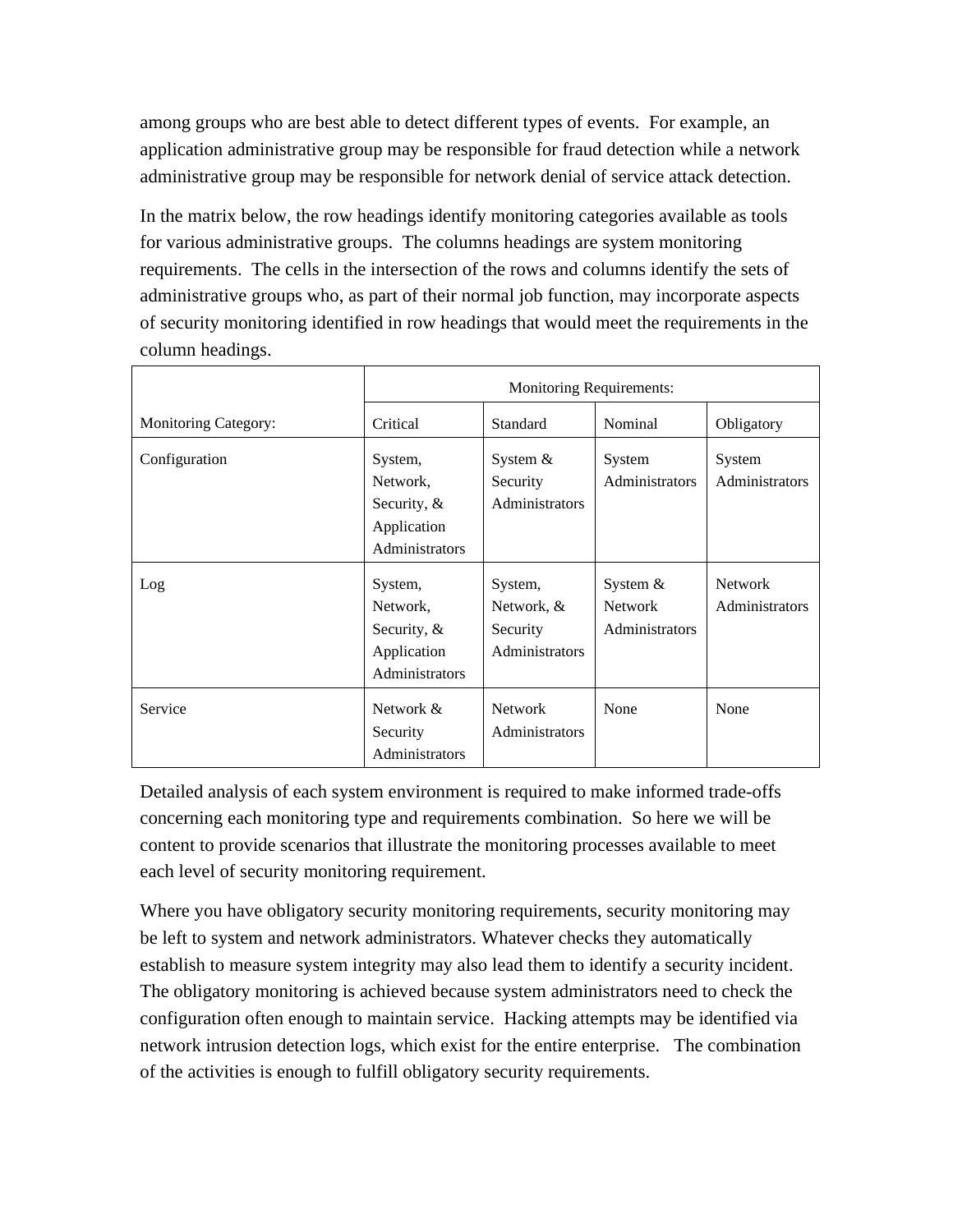Where security requirements are nominal, system administrators in their attempt to satisfy policy will configure more logging at the host level, where security incident activity is prone to consume unusual amounts of disk space. The administrator identifies the disk space issue, thereby identifying the security incident. Appropriate responses include contacting the security administration team and implementing a predefined incident recovery procedure. Where systems have nominal monitoring requirements they would normally have nominal uptime requirements as well. So it is possible to take them off-line or temporarily issue replacements while the extent of the damage is being investigated.

When security requirements are standard, a detection mechanism must be formally identified. It is not enough to keep logs if no one is responsible for looking at them. Thus security administrators are given responsibility for detecting and reacting to specific anomalies in many types of logs. But not to the extent that they duplicate efforts covered by system and network administrators in the course of the system maintenance aspect of their job function. It also may be inefficient to have security administrators perform a task if it introduces an infrastructure element just for security testing that already exists in another administrative group. For example, service monitoring may require a point of presence at every logical subnet. Network administrators may already have access to network components in each subnet, so they may volunteer to do service testing rather than to share the access with the security administrators. Responsibility for incident detection is thus distributed among organizations, each focusing on the areas that apply to their domain of expertise.

Where security monitoring requirements are critical, configuration monitors are a requirement even if every individual configuration change is recorded in activity logs. It may be very difficult to determine in advance which entries in the activity logs of a few thousand production operations systems will indicate that configuration parameters have been modified in a way that adversely affects systems security. But it is straightforward to determine allowable sets of values for specific sets of configuration parameters and flag exceptions. Activity logs may then be used to determine accountability for changes.

Critical security monitoring requirements also take into account business functions that are normally beyond the scope of an infrastructure monitoring effort. Hence, application specialists must supplement the infrastructure administrators in responsibility for security incident detection. These efforts are not necessarily limited to information security tools and techniques, but may include statistical transaction analysis, account reconciliation, and spot checks on inventory.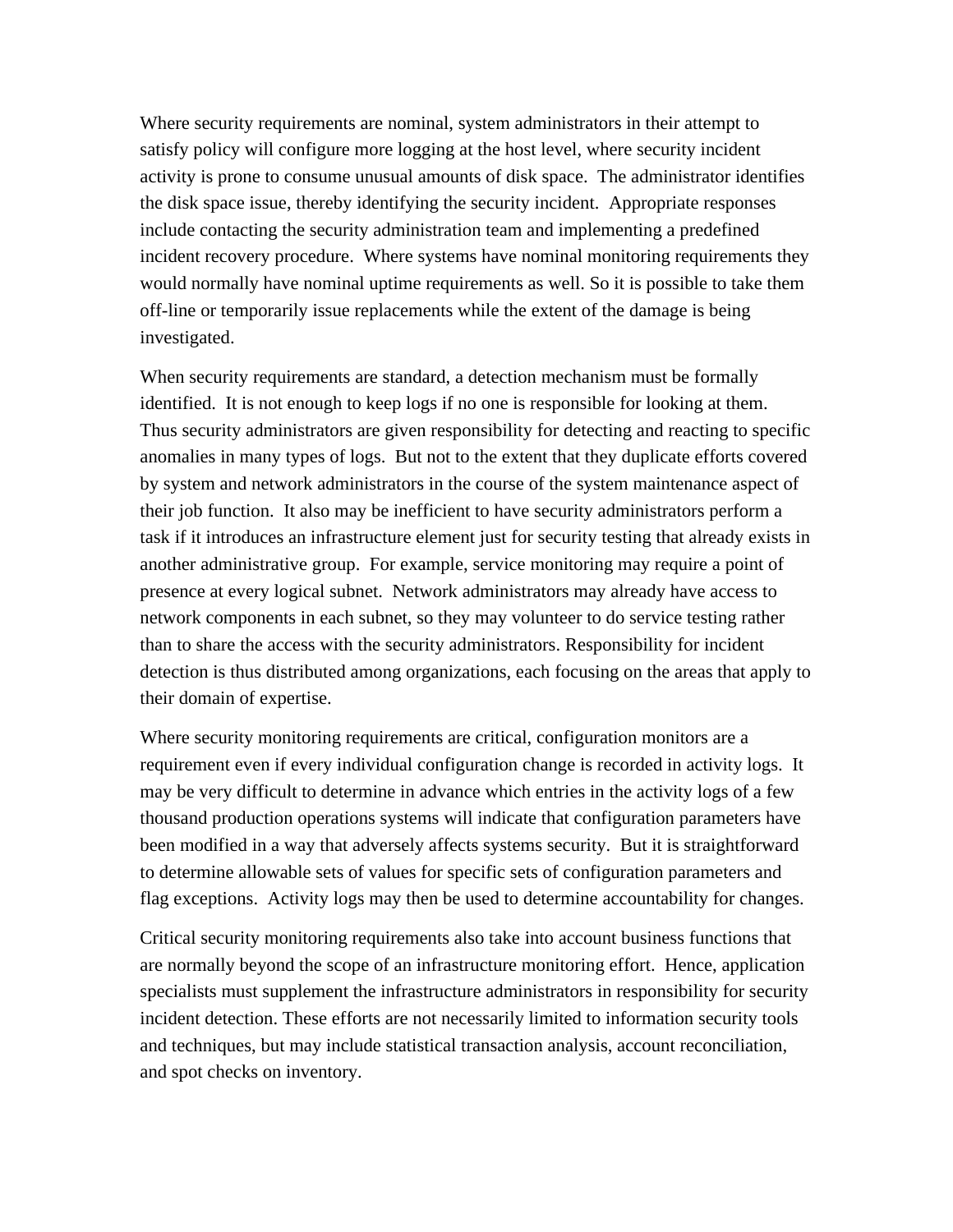#### **Summary**

Even if an organization has unlimited resources for security monitoring, an information systems security professional must still make choices as to which type of security monitoring best fulfills requirements for incident detection. This paper has presented an approach to classifying the types of security monitoring available to meet those requirements. These classifications enable information systems security professionals to design monitoring architectures that are both cost and containment effective.